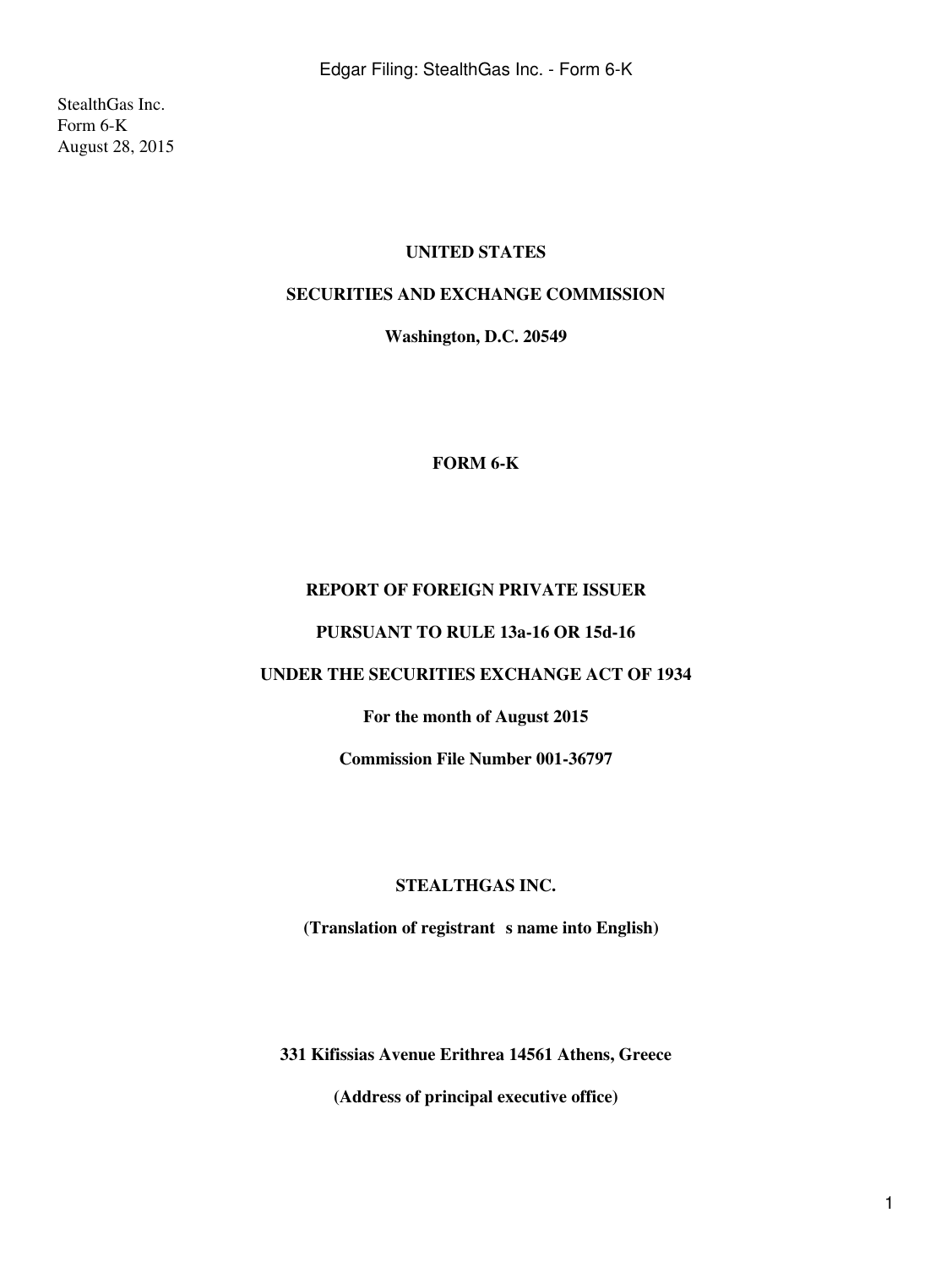Indicate by check mark whether the registrant files or will file annual reports under cover of Form 20-F or Form 40-F.

Form 20-F x Form 40-F  $\cdot$ Indicate by check mark if the registrant is submitting the Form 6-K in paper as permitted by Regulation S-T Rule 101(b)(1): "

Indicate by check mark if the registrant is submitting the Form 6-K in paper as permitted by Regulation S-T Rule 101(b)(7): ¨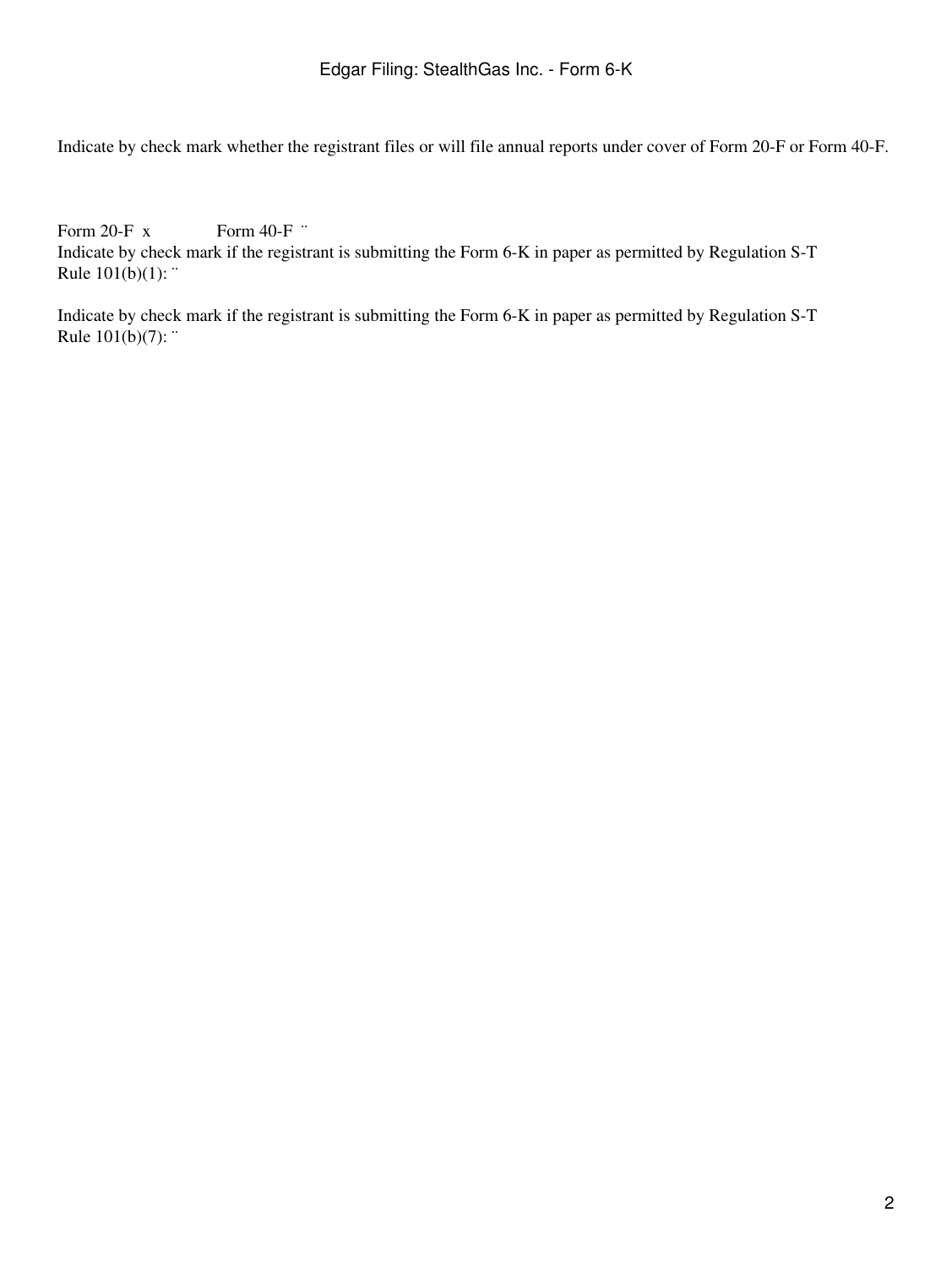# **EXHIBIT INDEX**

99.1 StealthGas Inc. August 27, 2015 earnings release for the three and six months ended June 30, 2015